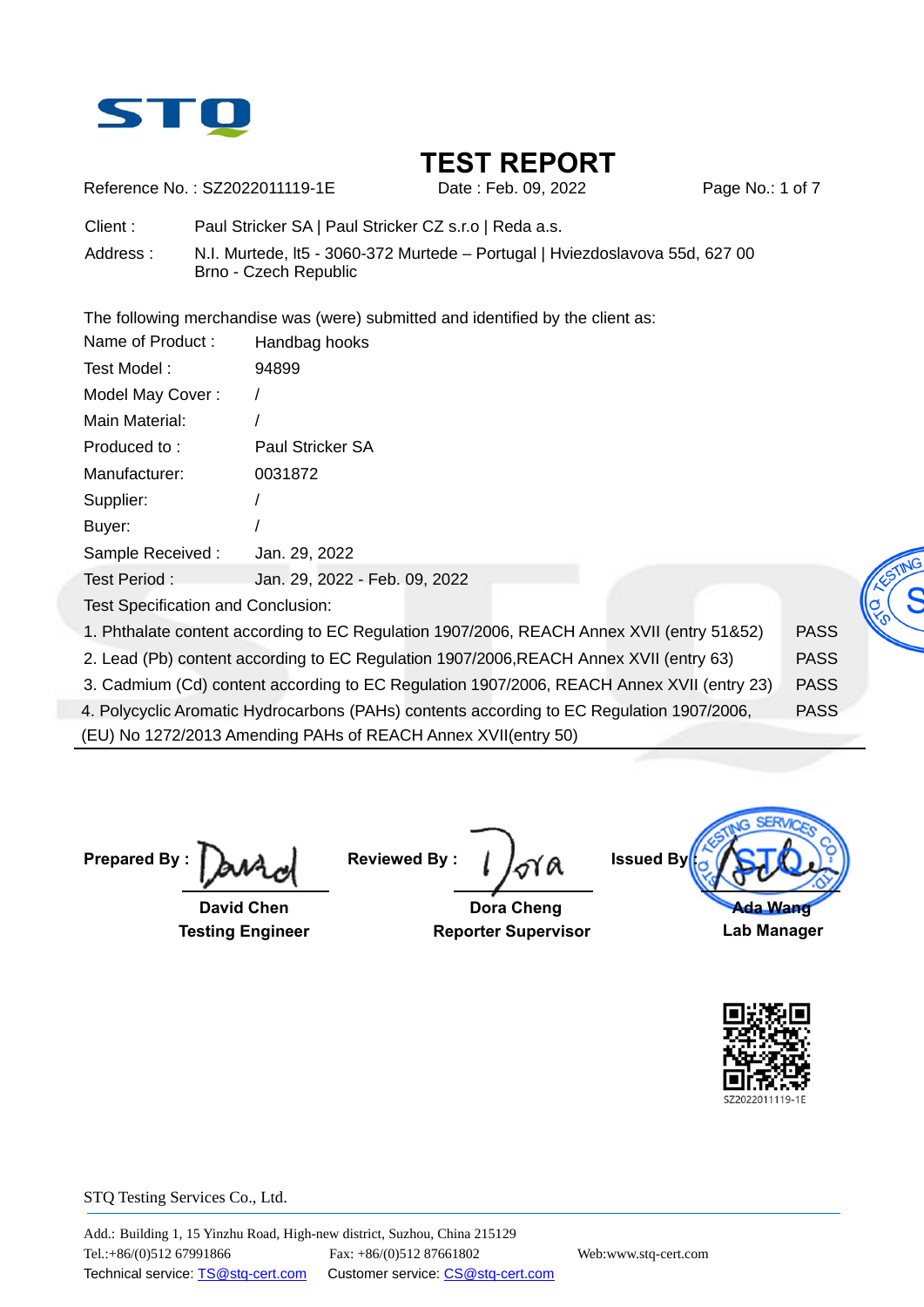

Reference No.: SZ2022011119-1E Date : Feb. 09, 2022 Page No.: 2 of 7

## **TEST RESULTS:**

### **1. Phthalates Content**

**Test Method:** With reference to EN 14372-2004, Analysis was performed by GC-MS. (1-1) For plasticized materials (including toys and childcare articles)

| Test Item(s)                     | Unit | <b>MDL</b> | <b>Test Results</b>                    |         | Limited |  |
|----------------------------------|------|------------|----------------------------------------|---------|---------|--|
|                                  |      |            | $1#$ <sup><math>\triangle</math></sup> | 2#      | Value*  |  |
| Dibutyl Phthalate((DBP)          |      | 0.005      | N.D.                                   | N.D.    | ---     |  |
| Benzylbutyl Phthalate(BBP)       | %    | 0.005      | N.D.                                   | N.D.    |         |  |
| Di-(2-ethylhexyl)Phthalate(DEHP) |      | 0.005      | N.D.                                   | N.D.    |         |  |
| Di-isobutyl phthalate (DIBP)     |      | 0.005      | N.D.                                   | N.D.    | ---     |  |
| Total (DBP+BBP+DEHP+DIBP)        |      |            | < 0.020                                | < 0.020 | < 0.1   |  |

(1-2) For toys and childcare articles that can be mouthed

| Test Item(s)                | Unit | <b>MDL</b> | <b>Test Results</b> |         | Limited |  |
|-----------------------------|------|------------|---------------------|---------|---------|--|
|                             |      |            | $1#^4$              | 2#      | Value*  |  |
| Di-iso-nonylphthalate(DINP) |      | 0.005      | N.D.                | N.D.    |         |  |
| Di-n-octylphthalate(DNOP)   | %    | 0.005      | N.D.                | N.D.    |         |  |
| Di-iso-decylphthalate(DIDP) |      | 0.005      | N.D.                | N.D.    |         |  |
| Total (DINP+DNOP+DIDP)      |      | ---        | < 0.015             | < 0.015 | < 0.1   |  |

**Remark:** \*The Limited value is based on EC Regulation 1907/2006, REACH Annex XVII (entry 51&52).

## **2. Lead(Pb) Content**

**Test Method:** With reference to EPA 3052-1996 & EPA 6010D-2018, Analysis was performed by ICP-AES.

| <b>Test Item</b> | <b>MDL</b> | <b>Test Results</b><br>(mg/kg) | <b>Limited Value**</b> |         |
|------------------|------------|--------------------------------|------------------------|---------|
|                  | (mg/kg)    | $1#^4$                         | 2#                     | (mg/kg) |
| Lead(Pb)         | 10         | N.D.                           | N.D.                   | 500     |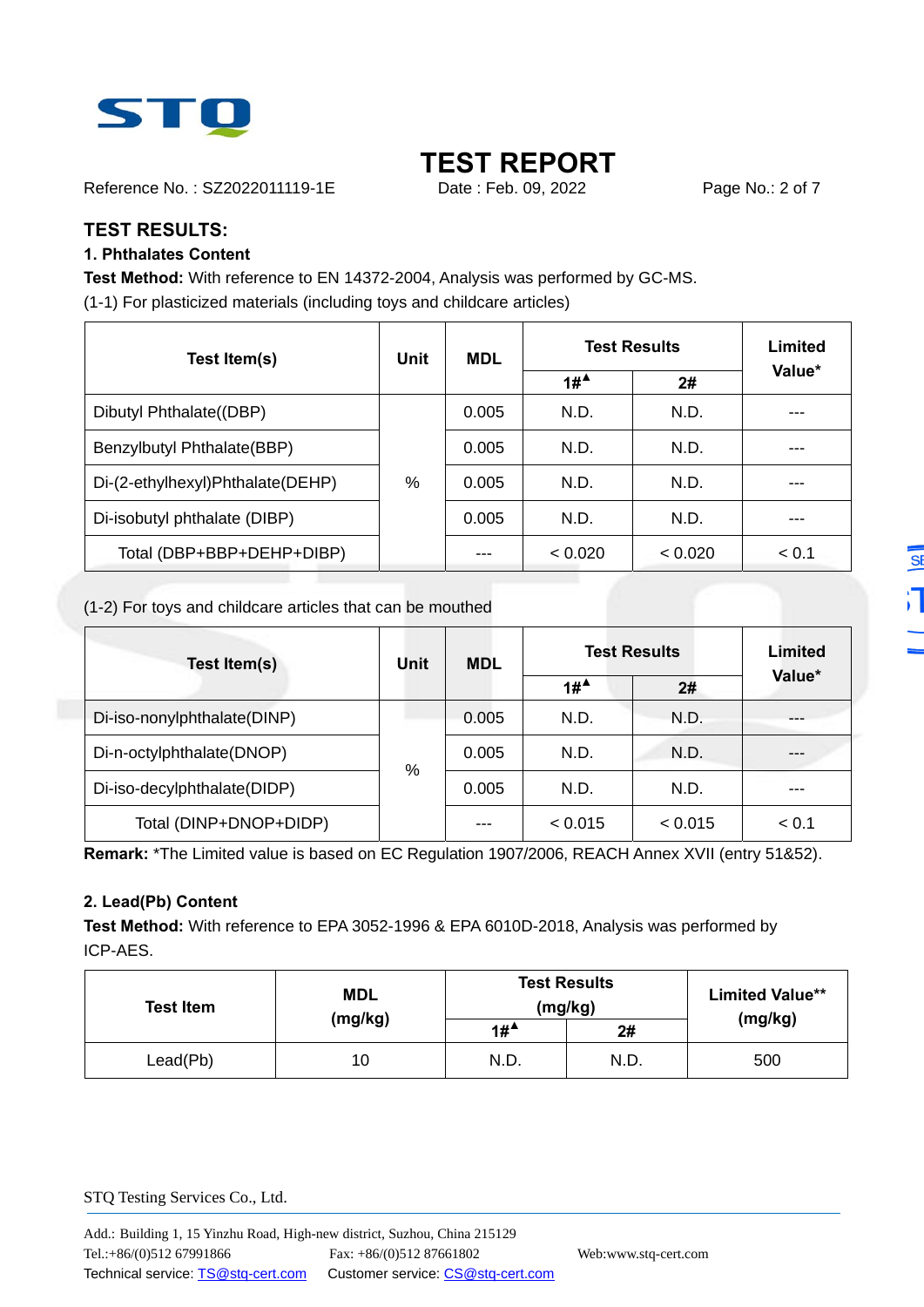

Reference No.: SZ2022011119-1E Date : Feb. 09, 2022 Page No.: 3 of 7

**Test Method:** With reference to EPA 3050B-1996 & EPA 6010D-2018, Analysis was performed by ICP-AES.

| <b>Test Item</b> | <b>MDL</b><br>(mg/kg) | <b>Test Results</b><br>(mg/kg)<br>3# | <b>Limited Value**</b><br>(mg/kg) |  |
|------------------|-----------------------|--------------------------------------|-----------------------------------|--|
| Lead(Pb)         | 10                    | N.D.                                 | 500                               |  |

**Remark:** \*\*The Limited value is based on EC Regulation 1907/2006,REACH Annex XVII (entry 63).

## **3. Cadmium (Cd) Content**

**Test Method:** With reference to EN 1122- 2001 Method B, Analysis was performed by ICP-AES.

| Test Item(s) | <b>MDL</b> |        | <b>Test Results</b><br>(mg/kg) | <b>Limited Value***</b> |  |
|--------------|------------|--------|--------------------------------|-------------------------|--|
|              | (mg/kg)    | $1#^4$ | 2#                             | (mg/kg)                 |  |
| Cadmium (Cd) | 10         | N.D.   | N.D.                           | 100                     |  |

**Remark:** \*\*\*The Limited value is based on EC Regulation 1907/2006, REACH Annex XVII (entry 23).

#### **4. PAHs Contents**

**Test Method:** With reference to AfPS GS 2019:01 PAK, Analysis was performed by GC-MS.

|                        |                |                       | <b>Test Results</b>   | <b>Limited Value****</b> |                    |
|------------------------|----------------|-----------------------|-----------------------|--------------------------|--------------------|
| <b>Test Items</b>      | <b>CAS No.</b> | <b>MDL</b><br>(mg/kg) | (mg/kg)               | (mg/kg)                  |                    |
|                        |                |                       | $1#^{\blacktriangle}$ | <b>Category I</b>        | <b>Category II</b> |
| Benzo[a]pyrene         | $50-32-8$      | 0.1                   | N.D.                  |                          | 0.5                |
| Benzo[e]pyrene         | 192-97-2       | 0.1                   | N.D.                  |                          | 0.5                |
| Benzo[a]anthracene     | $56 - 55 - 3$  | 0.1                   | N.D.                  |                          | 0.5                |
| Chrysene               | $218 - 01 - 9$ | 0.1                   | N.D.                  |                          | 0.5                |
| Benzo[b]fluoranthene   | 205-99-2       | 0.1                   | N.D.                  |                          | 0.5                |
| Benzo[j]fluoranthene   | 205-82-3       | 0.1                   | N.D.                  |                          | 0.5                |
| Benzo[k]fluoranthene   | 207-08-9       | 0.1                   | N.D.                  |                          | 0.5                |
| Dibenzo[a,h]anthracene | $53 - 70 - 3$  | 0.1                   | N.D.                  |                          | 0.5                |

**Remark:** \*\*\*\*The Limited value is based on (EU) No 1272/2013 Amending PAHS of REACH Annex XVII(entry 50).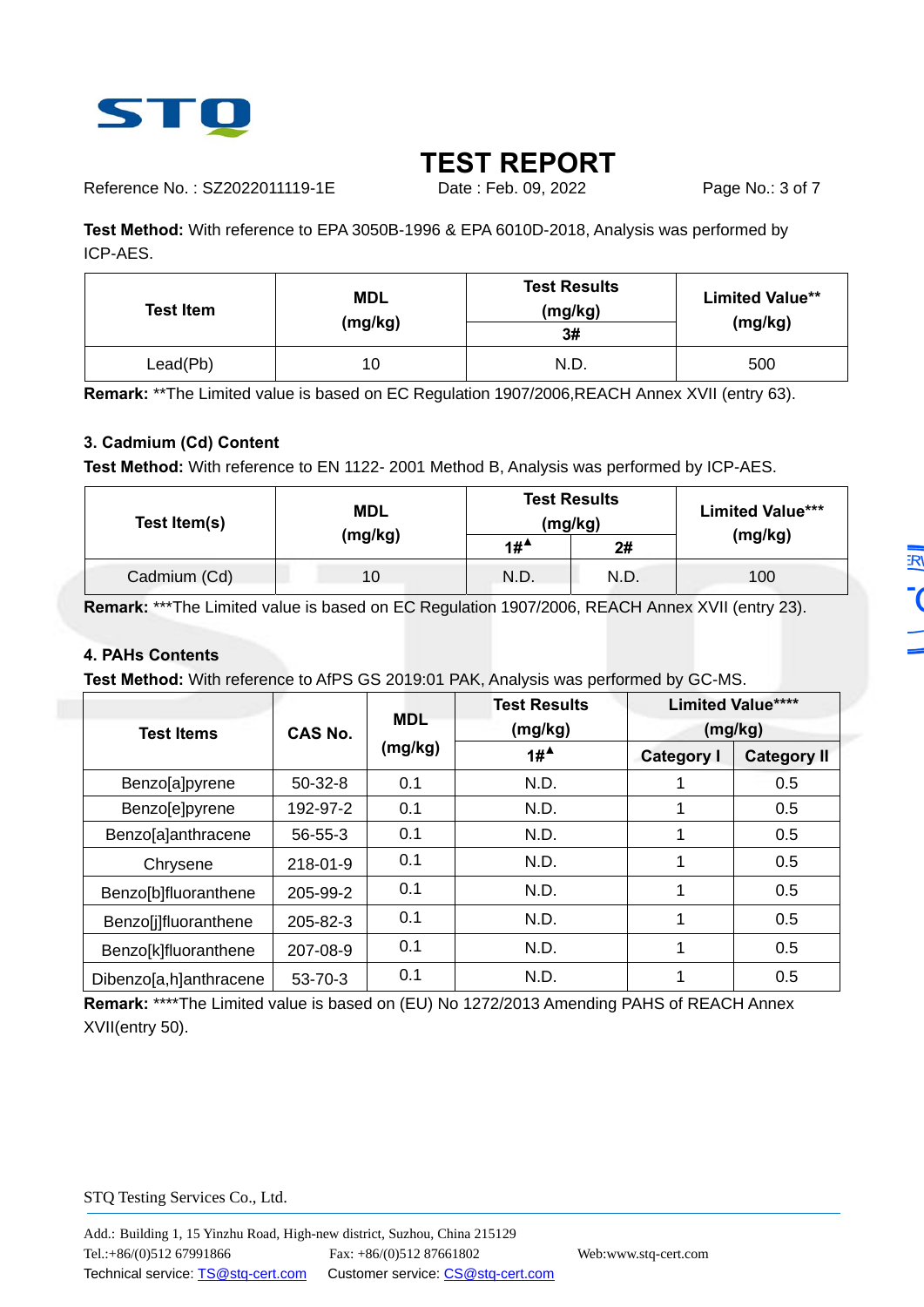

Reference No.: SZ2022011119-1E Date : Feb. 09, 2022 Page No.: 4 of 7

#### **LIMITS FOR PAH :**

| <b>Parameter</b>       | <b>Category I</b>                                         | <b>Category II</b>                                          |  |  |  |
|------------------------|-----------------------------------------------------------|-------------------------------------------------------------|--|--|--|
| <b>PAH<sub>s</sub></b> | Such articles include amongst other:                      |                                                             |  |  |  |
|                        | 1. Sport equipment such as bicycles, golf clubs, racquets | Toys, including<br>activity toys, and<br>childcare articles |  |  |  |
|                        | 2. House-hold utensils, trolleys, walking frames          |                                                             |  |  |  |
|                        | 3. tools for domestic use                                 |                                                             |  |  |  |
|                        | 4. clothing, footwear, gloves and sportwear               |                                                             |  |  |  |
|                        | 5. watch-straps, wrist-bands, masks, head-bands           |                                                             |  |  |  |

**Note :** 1) MDL = Method Detection Limit.

- 2) N.D. = Not detected, less than MDL.
- 3) "**---**" = Not Regulated.
- 4)  $%$  = Percentage by weight.
- 5) **▲**As the client required, the sample was tested in mixture.

### **Test Part Description:**

1# White plastic piece back with glue + black plastic piece back with glue

2# Black rubber gasket

3# Silver metal hook

## **SAMPLE PHOTOS**



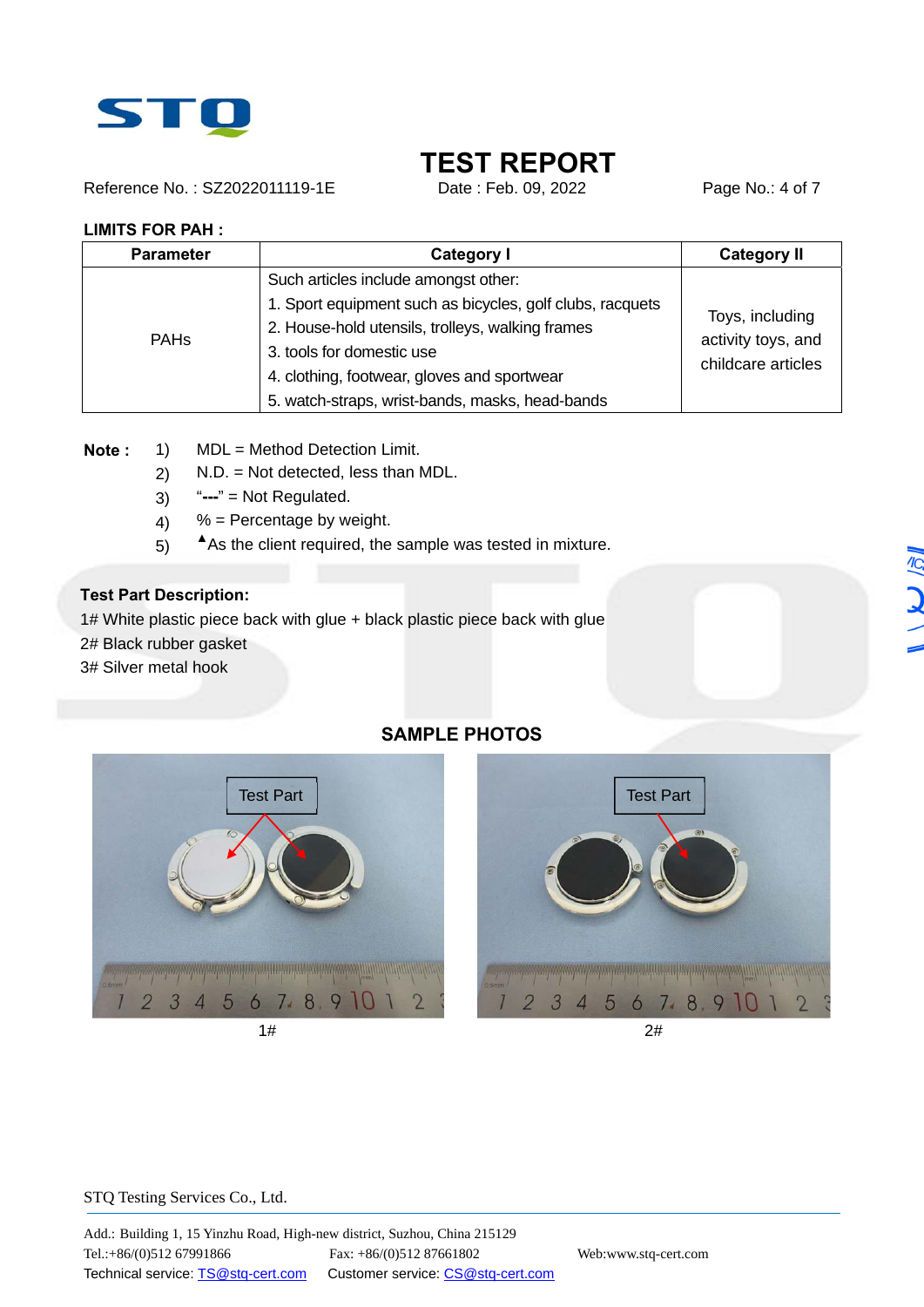

Reference No.: SZ2022011119-1E Date : Feb. 09, 2022 Page No.: 5 of 7

# **TEST REPORT**<br>Date : Feb. 09, 2022



3#

## **\*\*\*\*\*\*\*\* END OF REPORT \*\*\*\*\*\*\*\*\***





**ASI**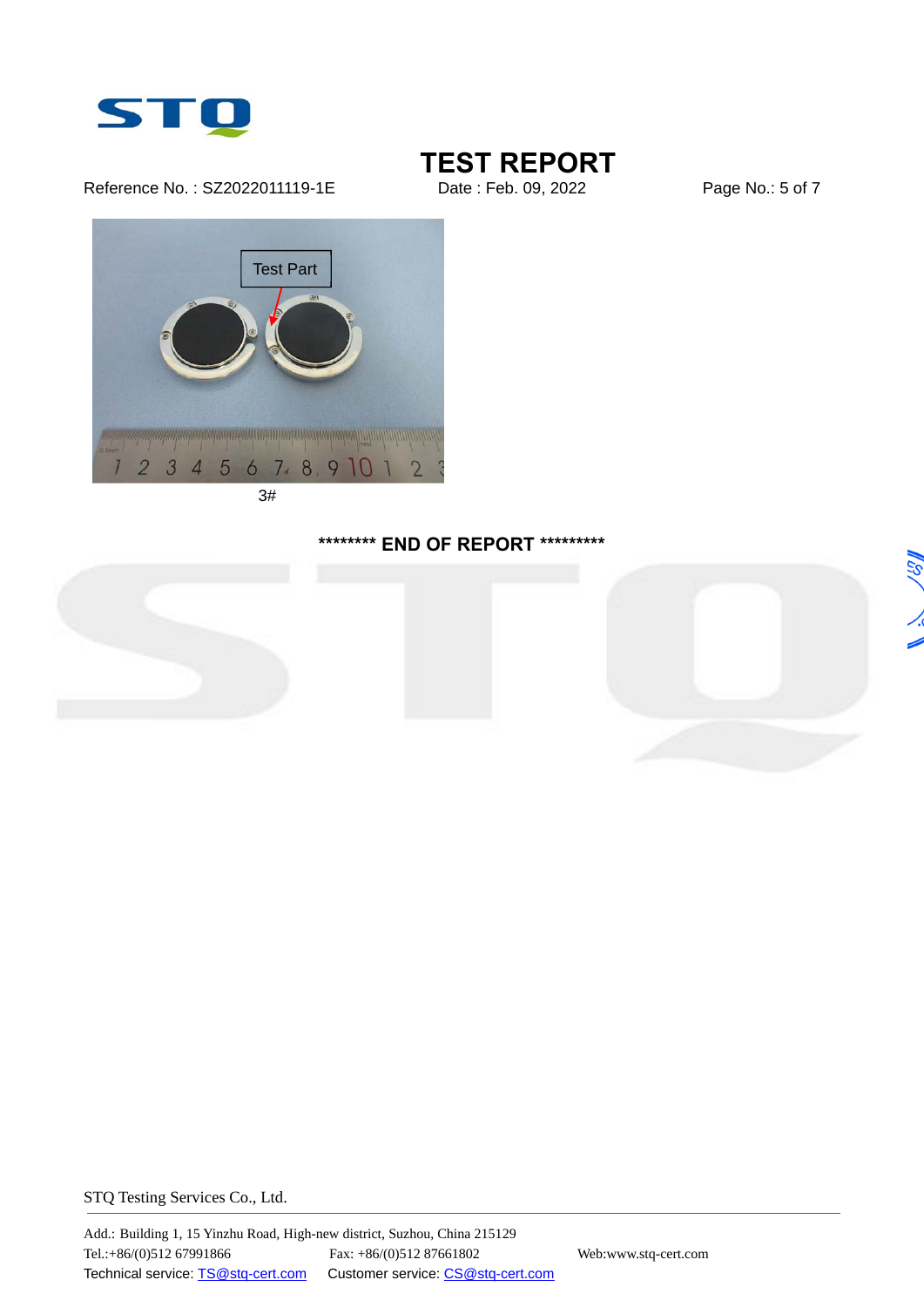

Reference No.: SZ2022011119-1E Date : Feb. 09, 2022 Page No.: 6 of 7

#### GENERAL CONDITIONS OF SERVICES

STQ Testing Services Co.,Ltd. (hereinafter "STQ"), The testing or examining under the request of the customer should obey terms as follow, according to regulation of "Contract Law of the People's Republic of China" on processing and undertaking contract, our company have legal right of termination without any reason and have the right to accept or refuse testing or examining request:

1. STQ only acts for the person or body originating the instructions (the"Clients"). No other party is entitled to give instructions, particularly on the scope of testing or delivery of report or certificate, unless authorized by the Clients.

- 2. Sample recycling: when the testing or examining is finished, the customer should recycle the sample. Within 30 days after issuing of testing report, if the customer could not recycle the sample or send notification of sample recycling in written (for example, if the sample belongs to consumables, toxic drugs, dangerous goods and other items that are not suitable for long-term storage, such as semi-finished products and fragile samples such as liquids and powders , the retention period will be shortened to 7 days ). After the retention period,STQ has the right to dispose of the sample arbitrarily without paying compensation or compensation to the customer and take no responsibility for the consequences that damages the customer's trade secrets and intellectual property rights due to the loss of the sample.
- 3. The delivery and return fee of the samples which need to do testing at STQ should be paied by the client. STQ will not bear the responsibility for the testing error that is caused by transporting, packaging and labelling.
- 4. The Clients shall always comply with the following before or during STQ providing its services:
- a) provide sample(s) and relevant data, at the same time, guarantee the consistence of the sample(s)'name they declared with the sample(s) or the goods provided. Otherwise, STQ will not bear any relevant responsibilities;
- b) giving timely instructions and adequate information to enable STQ to perform the services effectively;
- c) supply, when requested by STQ, any equipment and personnel for the performance of the services;
- d) take all necessary steps to eliminate or remedy any obstruction in the performance of the services;
- e) inform STQ in advance of any hazards or dangers, actual or potential, associated with any order of samples or testing;
- f) provide all necessary access for STQ's representative to enable the required services to be performed effectively;
- g) ensure all essential steps are taken for safety of working conditions, sites and installations during the performance of services;
- h) fully discharge all its liabilities under any contract like sales contract with a third party, whether or not a report or certificate has been issued by STQ, failing which STQ shall be under no obligation to the Clients.
- 5. Subject to STQ's accepting the Client's instructions, STQ will issue reports or certificates which reflect statements of opinion made with due care within the scope of instructions but STQ is not obliged to report upon any facts outside the instructions, if there were any dissidence about the report or certificate, the Client should provide the written declaration to STQ within 15 days after the date receiving the report or certificate, otherwise, STQ will not hear the case after the date limit.
- 6. STQ is irrevocably authorized by the Clients to deliver at its discretion the report or the certificate to any third party when instructed by the Clients or where it implicitly follows from circumstances, trade custom, usage or practice as determined by STQ.
- 7. A test report will be issued in confidence to the Clients and it will be strictly treated as such by STQ. It may not be reproduced either in its entirety or in part and it may not be used for advertising or other unauthorized purposes without the written consent of STQ. The Clients to whom the Report is issued may, however, show or send it, or a certified copy thereof prepared by STQ, to his customer, supplier or other persons directly concerned. STQ will not, without the consent of the Clients, enter into any discussion or correspondence with any third party concerning the contents of the report unless required by the relevant governmental authorities, laws or court orders.
- 8. Applicants wishing to use STQ's reports in court proceedings or arbitration shall inform STQ to that effect prior to submitting the sample for testing.
- 9. The report will refer only to the sample tested and will not apply to the bulk, unless the sampling has been carried out by STQ and is stated as such in the Report. Also, the report is only for reference.
- 10. Any documents containing engagements between the Clients and third parties like contracts of sale, letters of credit, bills of lading, etc. are regarded as information for STQ only and do not affect the scope of the services or the obligations accepted by STQ.
- 11. If the Clients do not specify the methods/standards to be applied, STQ will choose the appropriate ones and further information regarding the methods can be obtained by direct contact with STQ, for the in-house method, STQ will only provide the summary.
- 12. No liability shall be incurred by and no claim shall be made against STQ or its servants, agents, employees or independent contractors in respect of any loss or damage to any such materials, equipment and property occurring whilst at STQ or any work places in which the testing is carried out, or in the course of transit to or from STQ or the said work places, whether or not resulting from any acts, neglect or default on the part of any such servants, agents, employees or independent contractors of STQ.
- 13. STQ will not be liable, or accept responsibility for any loss or damage howsoever arising from the use of information contained in any of its reports or in any communication whatsoever about its said tests or investigations.
- 14. Except for term 11 and term 12, if the test sample is damaged due to the negligence of ZOTAC, the total compensation for loss and damage to the sample or loss to the customer shall not exceed twice of the test service fee.
- 15. In the event of STQ prevented by any cause outside STQ's control from performing any service for which an order has been given or an agreement made, the Clients shall pay to STQ:
- a) the amount of all abortive expenditure actually made or incurred;

b) a proportion of the agreed fee or commission equal to the proportion (if any) of the service actually carried out by STQ, and STQ shall be relieved of all responsibility whatsoever for the partial or total non-performance of the required service.

STQ Testing Services Co., Ltd.

Add.: Building 1, 15 Yinzhu Road, High-new district, Suzhou, China 215129 Tel.:+86/(0)512 67991866 Fax: +86/(0)512 87661802 Web:www.stq-cert.com Technical service: TS@stq-cert.com Customer service: CS@stq-cert.com